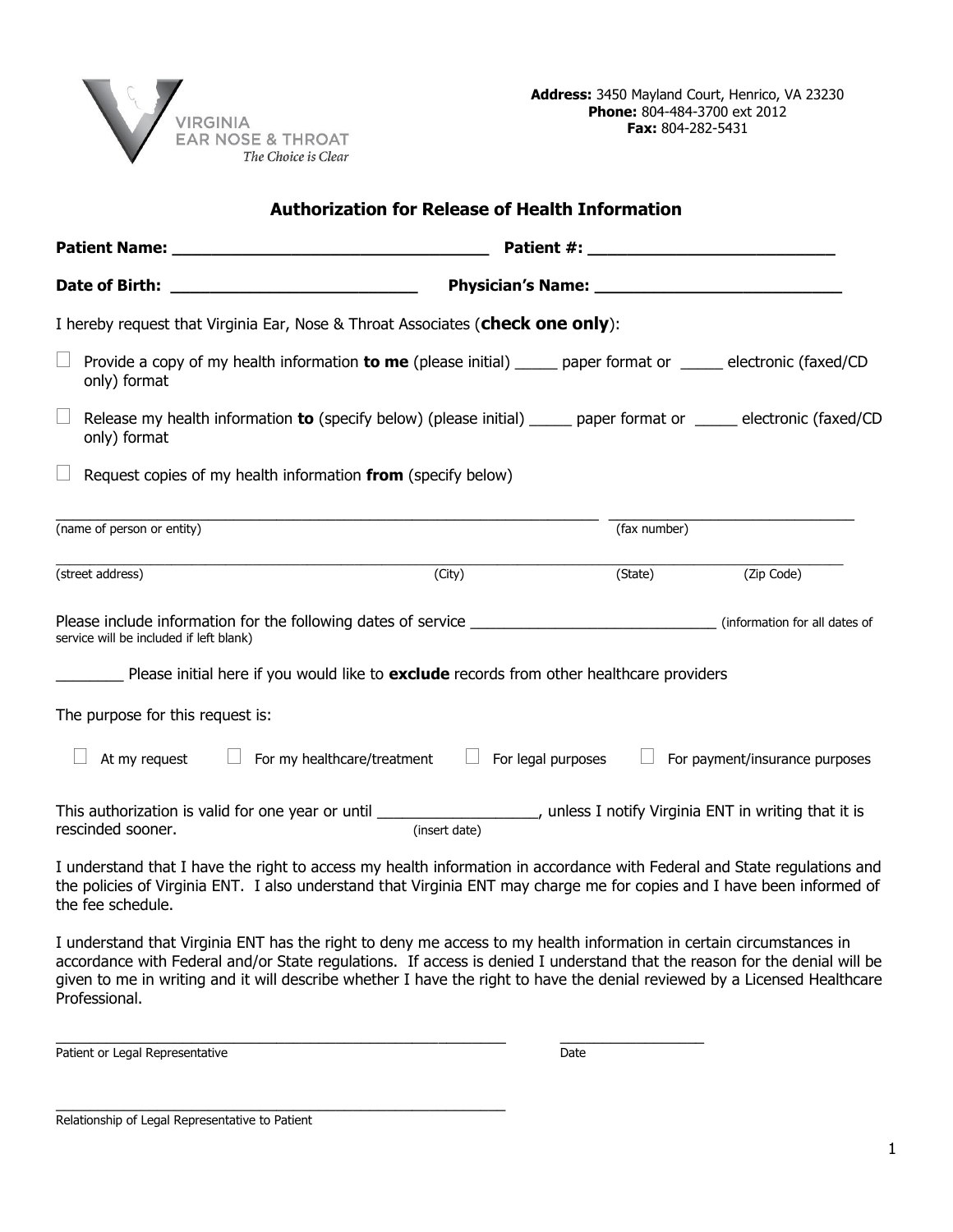## **Instructions for Completing the Authorization for Release of Health Information**

Following is our Authorization for Release of Health Information. This form may be used to request release of your health information:

- To you,
- To someone other than you (e.g., another doctor), or
- **FROM** another provider to be sent to Virginia ENT

This form may only be used to make one request. If you have more than one request (e.g., you want records for yourself AND you want them sent to another provider) you will need to complete two separate forms.

If you have any questions about completing the form please contact our Medical Record staff at 804-484-3700 ext 2012.